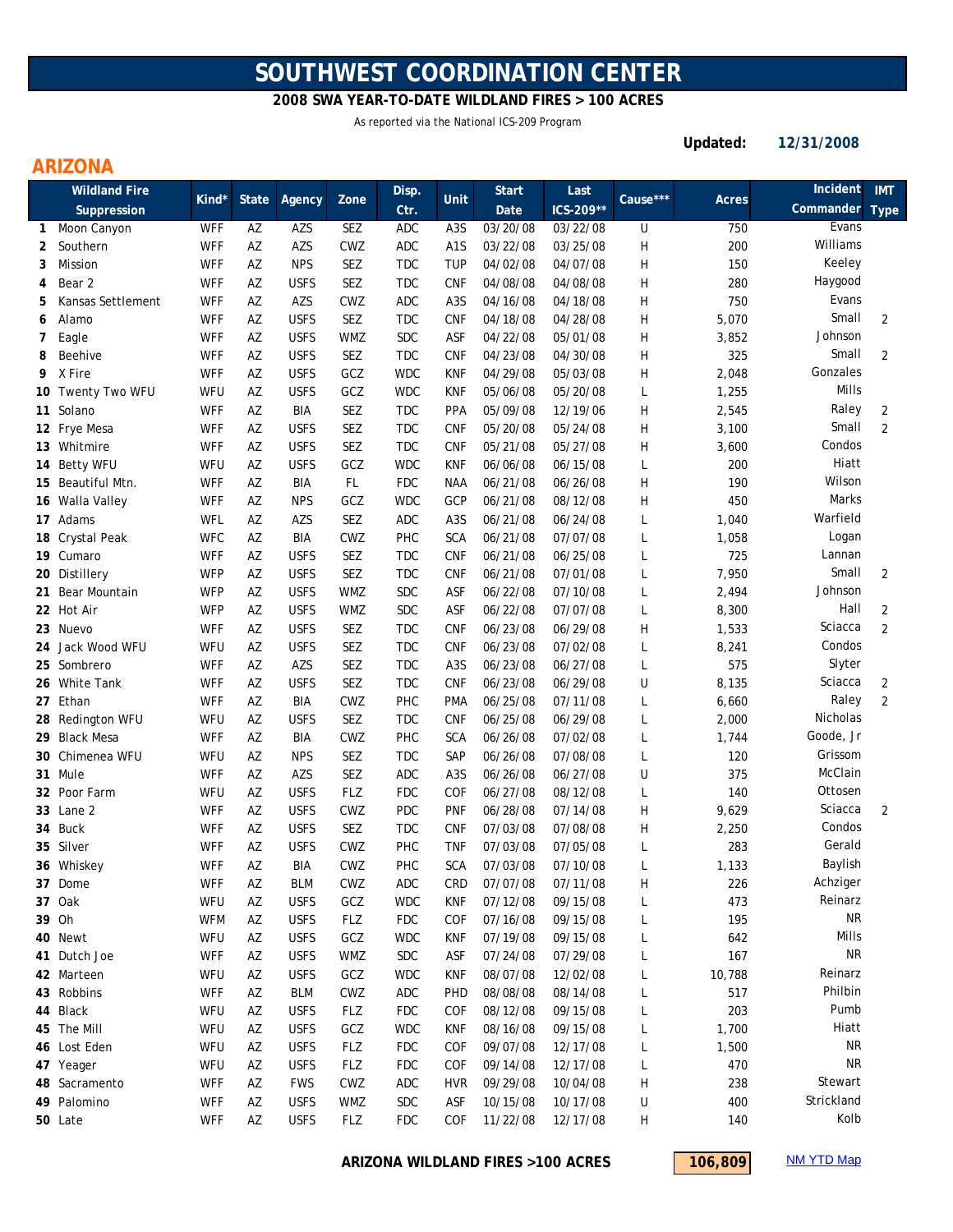**BLM - Arizona Strip District**



#### **TOTAL ARIZONA WILDLAND FIRES >100 ACRES**

**106,809**

## **NEW MEXICO**

| <b>Wildland Fire</b> |                           |            |                 |             |            | Disp.                |                         | <b>Start</b>         | Last      |              |                | Incident    | <b>IMT</b>  |
|----------------------|---------------------------|------------|-----------------|-------------|------------|----------------------|-------------------------|----------------------|-----------|--------------|----------------|-------------|-------------|
|                      | Suppression               | Kind*      | <b>State</b>    | Agency      | Zone       | Ctr.                 | Unit                    | Date                 | ICS-209** | Cause***     | Acres          | Commander   | <b>Type</b> |
| $\mathbf{1}$         | Avra                      | <b>WFF</b> | ΝM              | <b>NMS</b>  | PEZ        | <b>ADC</b>           | N <sub>5</sub> S        | 01/07/08             | 01/07/08  | H            | 576            | Williams    |             |
| 2                    | Colorado Energy           | <b>WFF</b> | ΝM              | <b>NMS</b>  | PEZ        | <b>ADC</b>           | N <sub>5</sub> S        | 01/07/08             | 01/08/08  | U            | 3,000          | Kent        |             |
| 3                    | Micah                     | <b>WFF</b> | ΝM              | <b>USFS</b> | ABZ        | ABC                  | <b>CIF</b>              | 01/14/08             | 01/15/08  | Н            | 640            | Gallegos    |             |
| 4                    | SRR13                     | <b>WFF</b> | ΝM              | <b>NMS</b>  | PEZ        | ADC                  | N <sub>5</sub> S        | 01/15/08             | 01/15/08  | U            | 7,116          | Cain        |             |
| 5                    | Heidel                    | <b>WFF</b> | ΝM              | <b>NMS</b>  | PEZ        | ADC                  | N <sub>5</sub> S        | 01/17/08             | 01/17/08  | Н            | 2,000          | Williams    |             |
| 6                    | Jay                       | <b>WFF</b> | ΝM              | <b>NMS</b>  | PEZ        | <b>ADC</b>           | N <sub>5</sub> S        | 01/18/08             | 01/18/08  | Н            | 600            | Morris      |             |
| 7                    | Gomez                     | <b>WFF</b> | ΝM              | <b>NMS</b>  | SNZ        | <b>SFC</b>           | N4S                     | 01/25/08             | 01/25/08  | U            | 4,000          | Romero      |             |
| 8                    | Saltlakes                 | <b>WFF</b> | ΝM              | <b>NMS</b>  | ABZ        | ABC                  | N6S                     | 02/03/08             | 02/04/08  | H            | 2,560          | Trumbull    |             |
| 9                    | Parker                    | <b>WFF</b> | ΝM              | <b>NMS</b>  | PEZ        | <b>ADC</b>           | N <sub>5</sub> S        | 02/19/08             | 02/19/08  | Η            | 1,300          | Singleton   |             |
|                      | 10 Sims                   | <b>WFF</b> | ΝM              | <b>NMS</b>  | PEZ        | <b>ADC</b>           | N <sub>5</sub> S        | 02/20/08             | 02/20/08  | $\mathsf{H}$ | 450            | Miliron     |             |
|                      | 11 Pecan                  | <b>WFF</b> | ΝM              | <b>NMS</b>  | PEZ        | <b>ADC</b>           | N <sub>5</sub> S        | 02/21/08             | 02/21/08  | Н            | 550            | Williams    |             |
|                      | 12 Four-eighty-three      | <b>WFF</b> | ΝM              | <b>NMS</b>  | PEZ        | ADC                  | N <sub>5</sub> S        | 02/25/08             | 02/25/08  | U            | 10,500         | Williams    |             |
|                      | 13 Jal                    | <b>WFF</b> | <b>NM</b>       | <b>NMS</b>  | PEZ        | <b>ADC</b>           | N <sub>5</sub> S        | 02/25/08             | 02/25/08  | U            | 5,760          | Walls       |             |
|                      | 14 Lagoon                 | <b>WFF</b> | ΝM              | BIA         | ABZ        | ABC                  | SPA                     | 02/26/08             | 03/03/08  | Н            | 327            | Jaramillo   |             |
|                      | 15 Kanuck                 | <b>WFF</b> | ΝM              | <b>BLM</b>  | GLZ        | $\operatorname{SDC}$ | LCD                     | 02/28/08             | 03/04/08  | Н            | 400            | McKibbin    |             |
|                      | 16 Norman                 | <b>WFF</b> | ΝM              | <b>NMS</b>  | PEZ        | <b>ADC</b>           | N <sub>5</sub> S        | 03/08/08             | 03/08/08  | Н            | 1,000          | Jones       |             |
|                      | 17 Big                    | <b>WFF</b> | ΝM              | <b>NMS</b>  | PEZ        | <b>ADC</b>           | N <sub>5</sub> S        | 03/13/08             | 03/13/08  | Н            | 1,300          | Bretz       |             |
|                      | 18 Ponderosa              | <b>WFF</b> | ΝM              | <b>BLM</b>  | PEZ        | <b>ADC</b>           | <b>ROD</b>              | 03/14/08             | 03/15/08  | Н            | 3,447          | Ashley      |             |
|                      | 19 Stiles Complex         | <b>WFF</b> | ΝM              | <b>NMS</b>  | PEZ        | <b>ADC</b>           | N <sub>5</sub> S        | 03/14/08             | 03/16/08  | Η            | 67,008         | Villard     |             |
|                      | 20 Palmer Loop            | <b>WFF</b> | ΝM              | BIA         | PEZ        | <b>ADC</b>           | <b>MEA</b>              | 03/15/08             | 03/16/08  | $\mathsf{H}$ | 114            | Pellman     |             |
|                      | 21 Pipeline               | <b>WFF</b> | ΝM              | <b>BLM</b>  | PEZ        | <b>ADC</b>           | <b>ROD</b>              | 03/15/08             | 03/15/08  | H            | 2,062          | Ashley      |             |
|                      | 22 Border                 | <b>WFF</b> | ΝM              | <b>NMS</b>  | PEZ        | <b>ADC</b>           | N <sub>5</sub> S        | 03/16/08             | 03/17/08  | U            | 1,520          | Ashley      |             |
|                      | 23 River                  | <b>WFF</b> | ΝM              | <b>NMS</b>  | GLZ        | <b>SDC</b>           | N <sub>3</sub> S        | 03/18/08             | 03/27/08  | Н            | 1,050          | Whiteaker   |             |
|                      | 24 Yatsattie              | <b>WFF</b> | ΝM              | BIA         | ABZ        | ABC                  | ZUA                     | 03/30/08             | 03/31/08  | H            | 237            | Etsate      |             |
|                      | 25 State Line East        | <b>WFF</b> | ΝM              | <b>NMS</b>  | PEZ        | ADC                  | N <sub>5</sub> S        | 03/31/08             | 03/31/08  | H            | 1,280          | Walls       |             |
|                      | 26 Copeland               | <b>WFF</b> | ΝM              | <b>NMS</b>  | SNZ        | <b>SFC</b>           | N4S                     | 04/02/08             | 04/02/08  | Н            | 1,320          | Leslie      |             |
|                      | 27 Buckeye 4              | <b>WFF</b> | ΝM              | <b>NMS</b>  | PEZ        | ADC                  | N <sub>5</sub> S        | 04/05/08             | 04/07/08  | Н            | 16,837         | Lannan      |             |
|                      | 28 Cholla                 | <b>WFF</b> | ΝM              | <b>NMS</b>  | PEZ        | <b>ADC</b>           | N <sub>5</sub> S        | 04/07/08             | 04/09/08  | H            | 12,624         | Kitchen     |             |
|                      | 29 Bounds Road            | <b>WFF</b> | ΝM              | <b>BLM</b>  | PEZ        | <b>ADC</b>           | CAD                     | 04/10/08             | 04/11/08  | Н            | 2,037          | Arias       |             |
|                      | 30 Center Peak            | <b>WFF</b> | ΝM              | <b>NMS</b>  | GLZ        | <b>SDC</b>           | N <sub>3</sub> S        | 04/15/08             | 04/23/08  | Н            | 25,234         | Boykin      |             |
|                      | 31 Trigo                  | <b>WFF</b> | ΝM              | <b>USFS</b> | ABZ        | ABC                  | <b>CIF</b>              | 04/15/08             | 05/12/08  | Н            | 13,709         | Whitney     | 1           |
|                      | 32 Pepper                 | <b>WFF</b> | ΝM              | <b>USFS</b> | PEZ        | <b>ADC</b>           | LNF                     | 04/16/08             | 04/21/08  | Н            | 640            | Bryson      |             |
|                      | 33 San Pedro              | <b>WFF</b> | ΝM              | <b>NMS</b>  | GLZ        | <b>SDC</b>           | N <sub>3</sub> S        | 04/16/08             | 04/18/08  | Н            | 733            | Boykin      |             |
|                      | 34 Anderson 2             | <b>WFF</b> | ΝM              | <b>NMS</b>  | PEZ        | <b>ADC</b>           | N <sub>5</sub> S        | 04/19/08             | 04/20/08  | Н            | 2,688          | Jones       |             |
|                      | 35 Four Lakes             | WFF        | ΝM              | <b>NMS</b>  | PEZ        | <b>ADC</b>           | N <sub>5</sub> S        | 04/30/08             | 05/01/08  | H            | 23,000         | Ashley      |             |
|                      | 36 Lovington South        | <b>WFF</b> | ΝM              | <b>NMS</b>  | PEZ        | ADC                  | N <sub>5</sub> S        | 05/01/08             | 05/01/08  | Н            | 600            | Villard     |             |
|                      | 37 South Tularosa         | <b>WFF</b> | <b>NM</b>       | <b>BIA</b>  | PEZ        | ADC                  | <b>MEA</b>              | 05/01/08             | 05/11/08  | Н            | 3,860          | VanBruggen  |             |
|                      | 37 Arizona                | <b>WFF</b> | ΝM              | <b>NMS</b>  | PEZ        | ADC                  | N <sub>5</sub> S        | 05/02/08             | 05/02/08  | Н            | 5,200          | Sachara     |             |
|                      | 39 McFarland              | <b>WFF</b> | ΝM              | <b>NMS</b>  | PEZ        | ADC                  | N <sub>5</sub> S        | 05/05/08             | 05/05/08  | L            | 320            | Anthony     |             |
|                      | 40 Holmes                 | <b>WFF</b> | ΝM              | <b>NMS</b>  | PEZ        | ADC                  | N <sub>5</sub> S        | 05/06/08             | 05/06/08  | Н            | 343            | Mohon       |             |
|                      | 41 Sedan                  | <b>WFF</b> | <b>NM</b>       | <b>NMS</b>  | <b>TAZ</b> | <b>TDC</b>           | N <sub>2</sub> S        | 05/12/08             | 05/12/08  | U            | 2,850          | Dugan       |             |
|                      | 42 Carter                 | <b>WFF</b> | <b>NM</b>       | <b>NMS</b>  | SNZ        | <b>SFC</b>           | N4S                     | 05/18/08             | 05/18/08  | H            | 1,350          | Leslie      |             |
|                      | 43 Choctaw                | <b>WFF</b> | <b>NM</b>       | <b>NMS</b>  | PEZ        | ADC                  |                         |                      |           |              |                | Mason       |             |
|                      | 44 Lobo                   | <b>WFF</b> |                 | <b>BLM</b>  | GLZ        | SDC                  | N <sub>5</sub> S        | 05/22/08             | 05/22/08  | U            | 1,500          | LaChapelle  |             |
|                      |                           | <b>WFF</b> | ΝM              | <b>NMS</b>  | <b>TAZ</b> | <b>TDC</b>           | SCD<br>N <sub>2</sub> S | 05/22/08<br>05/24/08 | 05/23/08  | L            | 300            | Armendariz  |             |
|                      | 45 Hennigan<br>46 Kincaid | <b>WFF</b> | ΝM<br><b>NM</b> | <b>NMS</b>  | PEZ        | $\sf ADC$            | N <sub>5</sub> S        |                      | 05/29/08  | L            | 1,800<br>3,194 | Smith/Arias |             |
|                      |                           |            |                 |             |            |                      |                         | 06/02/08             | 06/05/08  | U            |                | Romero      |             |
|                      | 47 Aggie                  | <b>WFF</b> | <b>NM</b>       | <b>BLM</b>  | GLZ        | <b>SDC</b>           | SCD                     | 06/04/08             | 06/16/08  | H            | 1,080          | Cowie       |             |
|                      | 48 Roger's Pasture        | <b>WFF</b> | <b>NM</b>       | BIA         | PEZ        | ADC                  | <b>MEA</b>              | 06/04/08             | 06/12/08  | U            | 1,498          | Naegele     | 2           |
|                      | 49 Thompson               | <b>WFF</b> | ΝM              | <b>NMS</b>  | SNZ        | <b>SFC</b>           | N4S                     | 06/08/08             | 06/09/08  | Н            | 2,100          |             |             |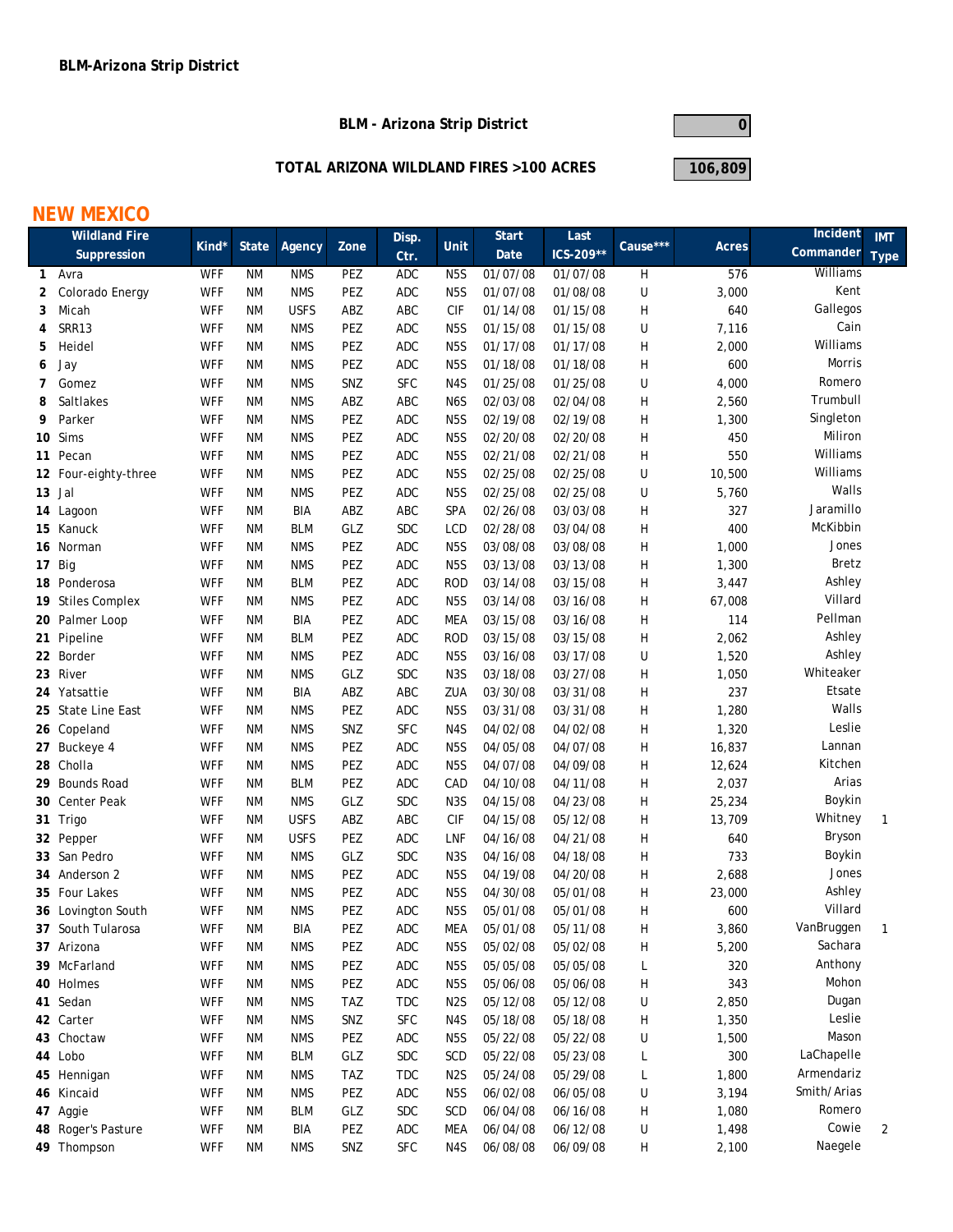| 50 Liberty          | <b>WFF</b> | <b>NM</b> | <b>NMS</b>  | PEZ        | ADC        | N <sub>5</sub> S | 06/10/08 | 06/10/08 | L | 1,600  | Chennault  |                |
|---------------------|------------|-----------|-------------|------------|------------|------------------|----------|----------|---|--------|------------|----------------|
| 51 Dripping Springs | <b>WFF</b> | <b>NM</b> | <b>BLM</b>  | GLZ        | <b>SDC</b> | LCD              | 06/14/08 | 06/19/08 | U | 1,735  | McKibben   |                |
| 52 Collins Park     | <b>WFF</b> | <b>NM</b> | <b>USFS</b> | GLZ        | <b>SDC</b> | <b>GNF</b>       | 06/16/08 | 06/20/08 | L | 103    | Vallejos   |                |
| 53 Coyote           | <b>WFF</b> | <b>NM</b> | <b>NMS</b>  | PEZ        | <b>ADC</b> | N <sub>5</sub> S | 06/17/08 | 06/19/08 | L | 386    | Cunningham |                |
| 54 West Fork        | <b>WFF</b> | <b>NM</b> | <b>NMS</b>  | <b>TAZ</b> | <b>TDC</b> | N <sub>2</sub> S | 06/17/08 | 06/29/08 | L | 4,890  | Reinarz    | $\overline{2}$ |
| 55 Bonney           | <b>WFF</b> | ΝM        | <b>NMS</b>  | PEZ        | <b>ADC</b> | N <sub>5</sub> S | 06/18/08 | 06/26/08 | L | 25,360 | Whitaker   |                |
| 56 Palo Blanco      | <b>WFF</b> | <b>NM</b> | <b>NMS</b>  | <b>TAZ</b> | <b>TDC</b> | N <sub>2</sub> S | 06/18/08 | 06/18/08 | L | 800    | Rice       |                |
| 57 Pasa Monte       | <b>WFF</b> | <b>NM</b> | <b>NMS</b>  | <b>TAZ</b> | <b>TDC</b> | N <sub>2</sub> S | 06/18/08 | 06/19/08 | L | 3,100  | Obryant    |                |
| 58 Rocky            | <b>WFF</b> | ΝM        | <b>USFS</b> | PEZ        | <b>ADC</b> | LNF              | 06/18/08 | 06/25/08 | L | 49,132 | Cowie      | $\overline{2}$ |
| 59 Shipman          | <b>WFF</b> | <b>NM</b> | <b>USFS</b> | ABZ        | <b>ABC</b> | <b>CIF</b>       | 06/18/08 | 06/19/08 | L | 170    | Apachito   |                |
| 60 Wild Bull        | <b>WFC</b> | <b>NM</b> | <b>USFS</b> | ABZ        | ABC        | <b>CIF</b>       | 06/18/08 | 06/22/08 | L | 122    | Comiskey   |                |
| 61 Cowboy           | <b>WFF</b> | ΝM        | <b>NMS</b>  | GLZ        | <b>SDC</b> | N <sub>3</sub> S | 06/19/08 | 06/23/08 | L | 218    | Wheeler    |                |
| 62 NM91#2           | <b>WFF</b> | <b>NM</b> | <b>NMS</b>  | PEZ        | <b>ADC</b> | N <sub>5</sub> S | 06/19/08 | 06/20/08 | U | 1,386  | Watson     |                |
| 63 Shanks           | <b>WFF</b> | ΝM        | <b>BLM</b>  | PEZ        | ADC        | <b>ROD</b>       | 06/19/08 | 08/12/08 | L | 886    | Ashley     |                |
| 64 Bar S            | <b>WFF</b> | ΝM        | <b>NMS</b>  | ABZ        | ABC        | N <sub>6</sub> S | 06/22/08 | 06/23/08 | L | 3,000  | Trumbull   |                |
| 65 West             | <b>WFF</b> | ΝM        | <b>BLM</b>  | PEZ        | <b>ADC</b> | CAD              | 06/22/08 | 06/23/08 | L | 1,437  | Ward       |                |
| 66 Greenville       | <b>WFF</b> | ΝM        | <b>NMS</b>  | <b>TAZ</b> | <b>TDC</b> | N <sub>2</sub> S | 06/23/08 | 06/24/08 | L | 1,100  | Neathammer |                |
| 67 Hwy 380          | <b>WFF</b> | ΝM        | <b>BLM</b>  | GLZ        | <b>SDC</b> | SCD              | 06/23/08 | 06/24/08 | L | 2,680  | Glaspey    |                |
| 68 Big Spring       | <b>WFF</b> | ΝM        | <b>USFS</b> | ABZ        | ABC        | <b>CIF</b>       | 06/24/08 | 10/28/08 | L | 5,478  | Hughes     | $\mathbf{1}$   |
| 69 Gonser           | <b>WFF</b> | <b>NM</b> | <b>NMS</b>  | SNZ        | <b>SFC</b> | N4S              | 06/24/08 | 06/25/08 | L | 450    | Randy      |                |
| 70 Eldridge         | <b>WFF</b> | <b>NM</b> | <b>NMS</b>  | PEZ        | <b>ADC</b> | N <sub>5</sub> S | 06/26/08 | 06/28/08 | L | 5,800  | Gemmell    |                |
| 71 Grapevine        | <b>WFF</b> | <b>NM</b> | <b>NMS</b>  | PEZ        | <b>ADC</b> | N <sub>5</sub> S | 06/26/08 | 06/26/08 | L | 367    | Harold     |                |
| 72 Sophia           | <b>WFF</b> | ΝM        | <b>NMS</b>  | <b>TAZ</b> | <b>TDC</b> | N <sub>2</sub> S | 06/26/08 | 06/27/08 | L | 3,000  | Teigen     |                |
| 73 Cat              | <b>WFF</b> | ΝM        | <b>NMS</b>  | GLZ        | <b>SDC</b> | N <sub>3</sub> S | 06/27/08 | 06/29/08 | L | 100    | Ritter     |                |
| 74 Road WFU         | WFU        | ΝM        | <b>USFS</b> | GLZ        | <b>SDC</b> | <b>GNF</b>       | 06/27/08 | 07/07/08 | L | 974    | Fahl       |                |
| 75 Bailey WFU       | WFU        | ΝM        | <b>USFS</b> | GLZ        | <b>SDC</b> | <b>GNF</b>       | 06/28/08 | 07/08/08 | L | 401    | Gallardo   |                |
| 76 Boulder Field    | <b>WFC</b> | <b>NM</b> | <b>NMS</b>  | GLZ        | <b>SDC</b> | N <sub>3</sub> S | 06/28/08 | 07/03/08 | L | 1,754  | Boykin     |                |
| 77 Fire God         | <b>WFC</b> | <b>NM</b> | BIA         | ABZ        | ABC        | ZUA              | 06/28/08 | 06/30/08 | Η | 135    | <b>NR</b>  |                |
| 78 Silver           | <b>WFF</b> | <b>NM</b> | <b>USFS</b> | GLZ        | <b>SDC</b> | <b>GNF</b>       | 07/02/08 | 07/04/08 | L | 124    | Short      |                |
| 79 Hipp Creek       | <b>WFF</b> | <b>NM</b> | <b>NMS</b>  | GLZ        | <b>SDC</b> | N <sub>3</sub> S | 07/05/08 | 07/06/08 | L | 929    | Balizan    |                |
| 80 Peak             | <b>WFP</b> | <b>NM</b> | <b>USFS</b> | SNZ        | <b>SFC</b> | <b>SNF</b>       | 07/29/08 | 08/23/08 | L | 376    | Skeen      |                |
| 81 Alta WFU         | WFU        | <b>NM</b> | <b>USFS</b> | SNZ        | <b>SFC</b> | <b>SNF</b>       | 08/07/08 | 09/23/08 | L | 948    | Morales    |                |
| 82 Wild             | <b>WFM</b> | ΝM        | <b>USFS</b> | SNZ        | <b>SFC</b> | <b>SNF</b>       | 09/14/08 | 10/15/08 | L | 116    | King       |                |
| 83 Palomino         | <b>WFF</b> | <b>NM</b> | <b>NMS</b>  | PEZ        | <b>ADC</b> | N <sub>5</sub> S | 10/15/08 | 10/15/08 | U | 400    | Strickland |                |
| 84 MM202            | <b>WFF</b> | ΝM        | <b>NMS</b>  | PEZ        | <b>ADC</b> | N <sub>5</sub> S | 11/04/08 | 11/04/08 | H | 2,000  | Hill       |                |
| 85 Russell330       | <b>WFF</b> | <b>NM</b> | <b>NMS</b>  | PEZ        | <b>ADC</b> | N <sub>5</sub> S | 12/01/08 | 12/01/08 | Н | 500    | Essary     |                |
| 86 Caprock          | <b>WFF</b> | ΝM        | <b>NMS</b>  | PEZ        | <b>ADC</b> | N <sub>5</sub> S | 12/02/08 | 12/03/08 | H | 354    | Hagerman   |                |
| 87 Elliott          | <b>WFF</b> | ΝM        | <b>NMS</b>  | PEZ        | <b>ADC</b> | N <sub>5</sub> S | 12/14/08 | 12/14/08 | H | 9,185  | Williams   |                |
| 88 Mullins          | <b>WFF</b> | ΝM        | <b>NMS</b>  | PEZ        | ADC        | N <sub>5</sub> S | 12/14/08 | 12/14/08 | H | 725    | Jones      |                |
|                     |            |           |             |            |            |                  |          |          |   |        |            |                |

**NEW MEXICO WILDLAND FIRES >100 ACRES**

**375,835** NM YTD Map

## **WEST TEXAS / OKLAHOMA** (Federal Units Only)

| <b>Wildland Fire</b> |    | Kind*<br>State |                | <b>Zone</b> | . Ctr Unit.<br>Disp. |     | Start       | Last         | Cause*** | <b>Acres</b> | Incident       | <b>IMT</b> |  |
|----------------------|----|----------------|----------------|-------------|----------------------|-----|-------------|--------------|----------|--------------|----------------|------------|--|
| Suppression'         |    |                | <b>A</b> dency |             |                      |     | <b>Date</b> | $ICS-209$ ** |          |              | Commander Type |            |  |
| Roll                 | WF |                | JSFS           | ABZ         | <b>ABC</b>           | CIF | 03/02/08    | 03/03/08     |          | <b>900</b>   | Nuttal         |            |  |

**WEST TEXAS WILDLAND FIRES >100 ACRES**

 $\overline{\phantom{a}}$ 

**SOUTHWEST AREA WILDLAND FIRES >100 ACRES**

**483,544** (Includes WFU Acres)